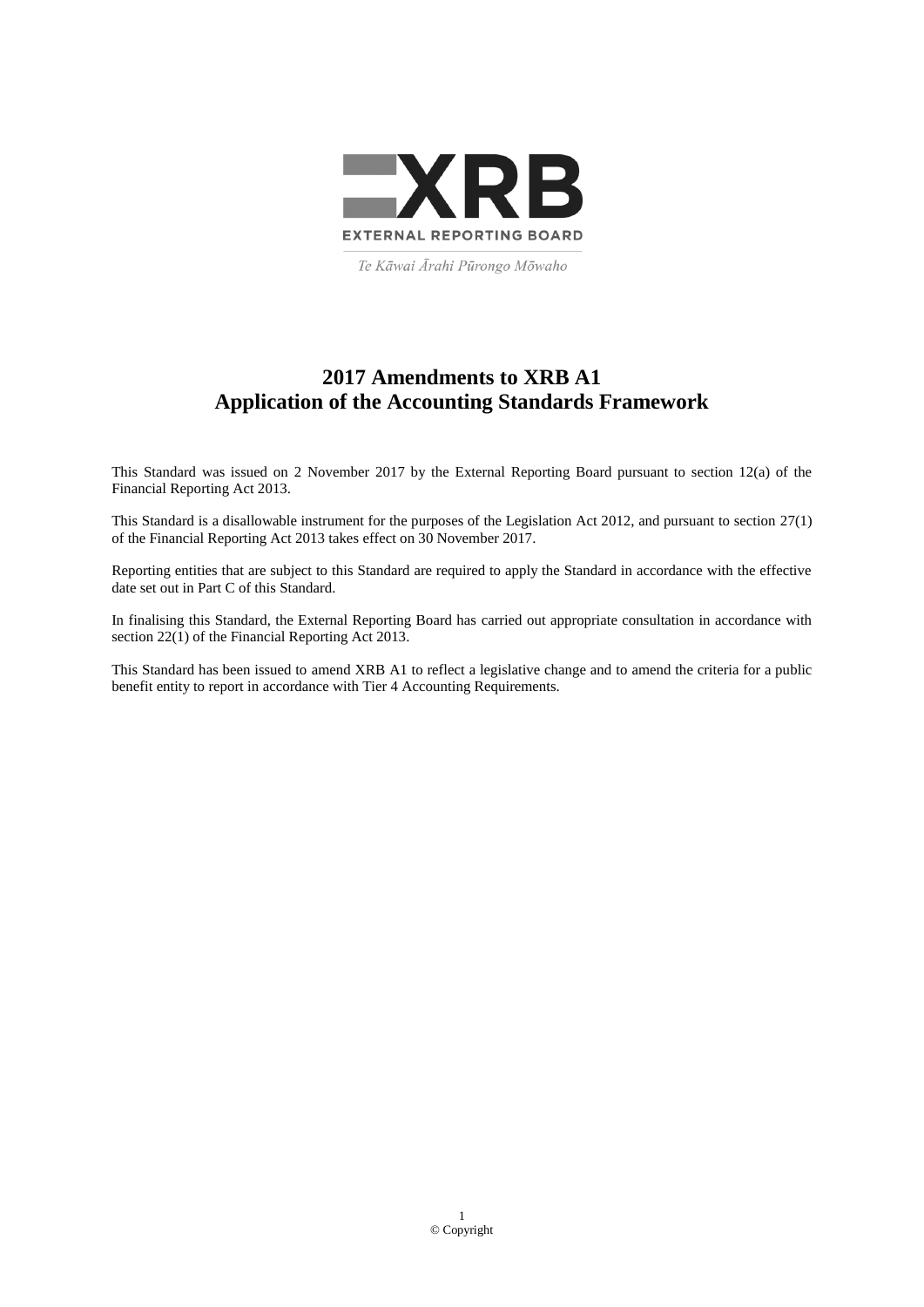# **COPYRIGHT**

© External Reporting Board (XRB) 2017

This XRB Standard contains copyright material.

Reproduction in unaltered form (retaining this notice) is permitted for personal and non-commercial use subject to the inclusion of an acknowledgement of the source.

Requests and enquiries concerning reproduction and rights for commercial purposes within New Zealand should be addressed to the Chief Executive, External Reporting Board at the following email address: [enquiries@xrb.govt.nz](mailto:enquiries@xrb.govt.nz)

ISBN 978-0-947505-39-4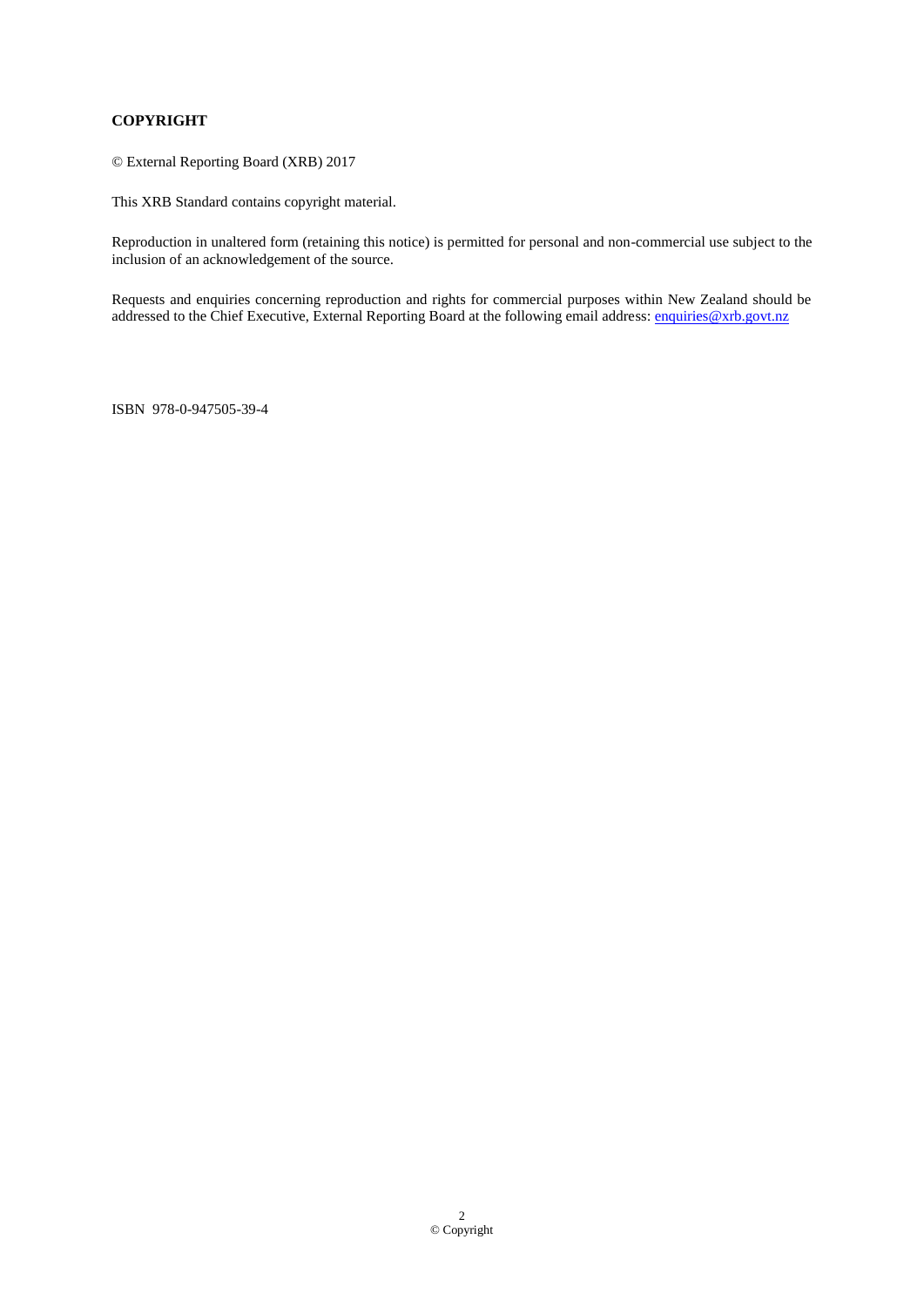# **CONTENTS**

|                                                                                | Page |
|--------------------------------------------------------------------------------|------|
| Part A: Introduction                                                           |      |
| Part B: Amendments to XRB A1 Application of the Accounting Standards Framework | 5    |
| Part C: Effective Date                                                         | 6    |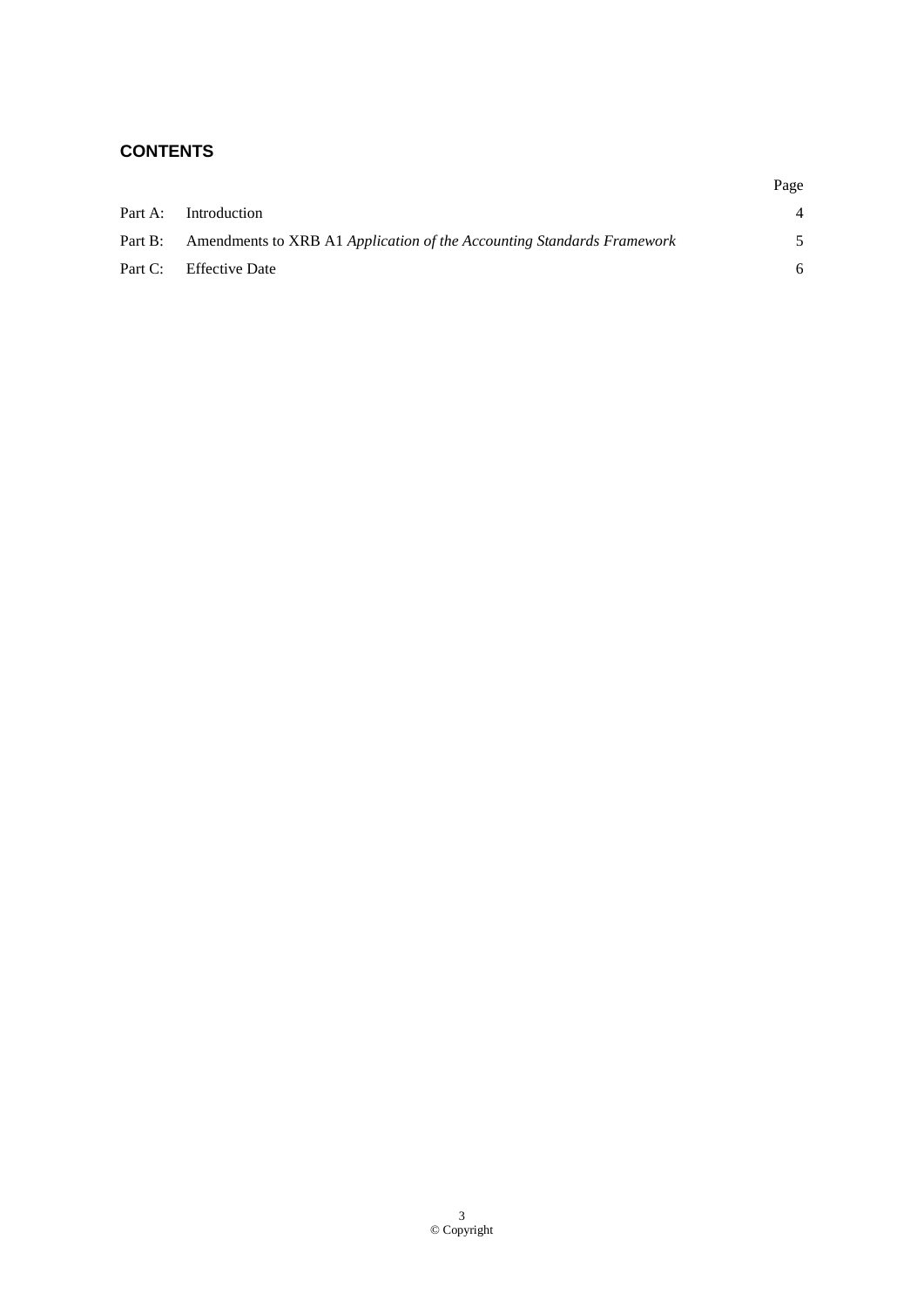## **Part A**

#### **Introduction**

This Standard amends External Reporting Board Standard A1 *Application of the Accounting Standards Framework* by:

- (a) deleting paragraph 9(c); and
- (b) adding paragraph 42A to amend the criteria for an entity to report in accordance with Tier 4 PBE Accounting Requirements.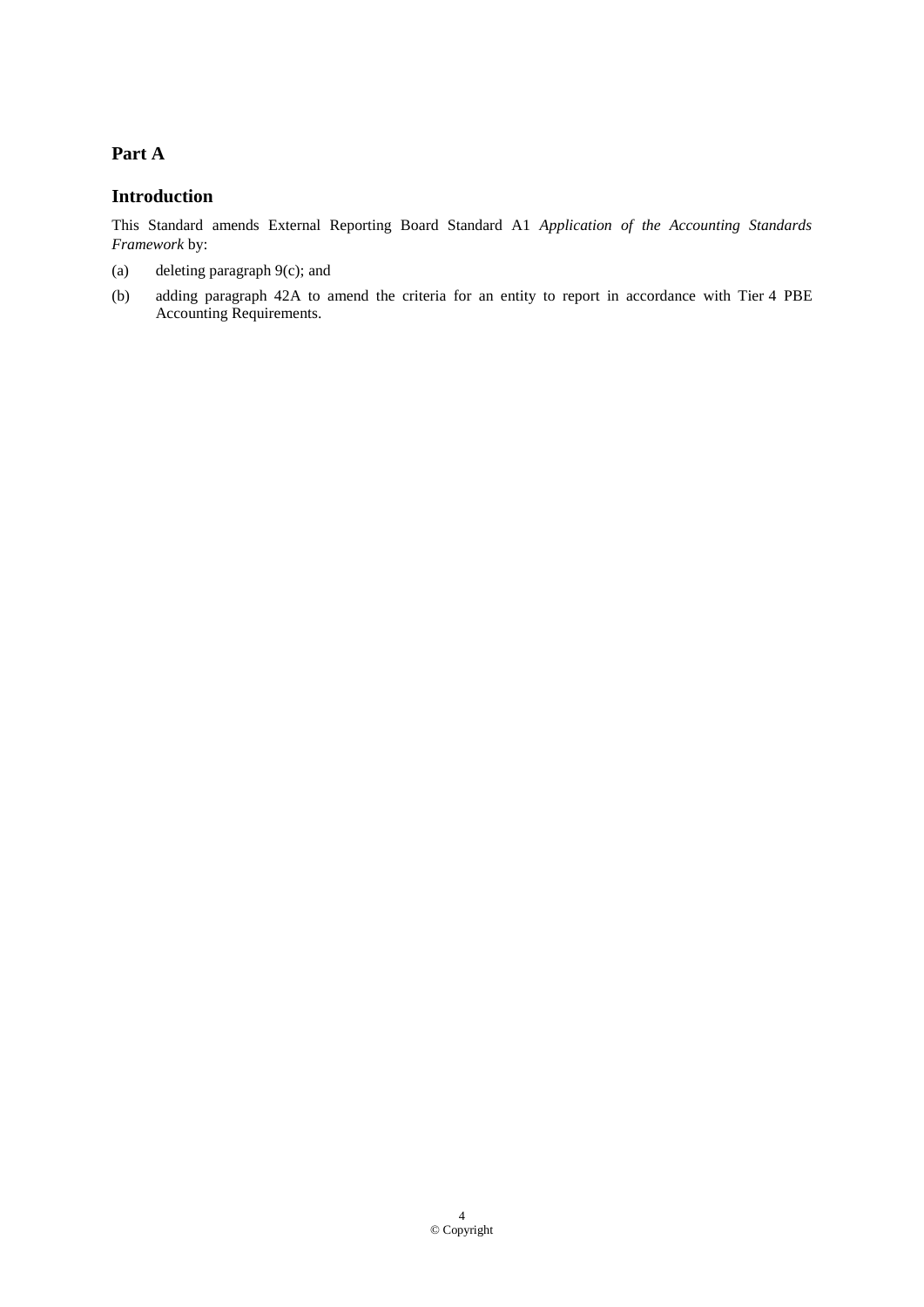# **Amendments to XRB A1** *Application of the Accounting Standards Framework*

Paragraph 9(c) is deleted (deleted text is struck through and new text is underlined) and paragraphs 42A and 75 are added

#### **Public Accountability**

…

- 9 An entity is deemed to have public accountability in New Zealand if:
	- (a) it is an FMC reporting entity or a class of FMC reporting entities that is considered to have a "higher level of public accountability" than other FMC reporting entities under section 461K of the Financial Markets Conduct Act 2013 [footnote omitted]; or
	- (b) it is an FMC reporting entity or a class of FMC reporting entities that is considered to have a "higher level of public accountability" by a notice issued by the Financial Markets Authority (FMA) under section  $461L(1)(a)$  of the Financial Markets Conduct Act  $2013\div$  or.

it is an entity to which section 55 of the Financial Reporting Act 2013 applies.

…

## **Tier 4 Criteria**

- 42 Subject to the requirements on moving between tiers (set out in paragraphs 47 to 72), a PBE may elect to report in accordance with Tier 4 PBE Accounting Requirements if it is permitted by an Act to report in accordance with non-GAAP standards (i.e., the cash basis of accounting) because it does not have public accountability and does not meet the legislative size threshold to be a "specified not-for-profit entity". [footnote omitted]
- $42A$  For the purpose of applying the legislative size threshold, where an entity has controlled entities<sup>1</sup>, total operating payments means the combined operating payments of the entity and all its controlled entities.<sup>2</sup> An entity may elect to report in accordance with Tier 4 PBE Accounting Requirements where the combined total operating payments of the entity and all its controlled entities do not exceed the legislative size threshold. Where the combined total operating payments exceed the legislative size threshold, the entity shall apply the criteria for other tiers to determine the appropriate tier for reporting.

…

## **D. EFFECTIVE DATE**

…

1

75 *2017 Amendments to XRB A1* Application of the Accounting Standards Framework, issued in October 2017, deleted paragraph 9(c) and added paragraph 42A. Those amendments are effective for reporting periods beginning on or after 1 January 2018. Earlier application of paragraph 42A is permitted.

<sup>&</sup>lt;sup>1</sup> An entity determines whether it controls another entity in accordance with GAAP.

<sup>2</sup> The combined operating payments of the entity and all its controlled entities excludes any payments between the entity and the controlled entities and/or between the controlled entities.